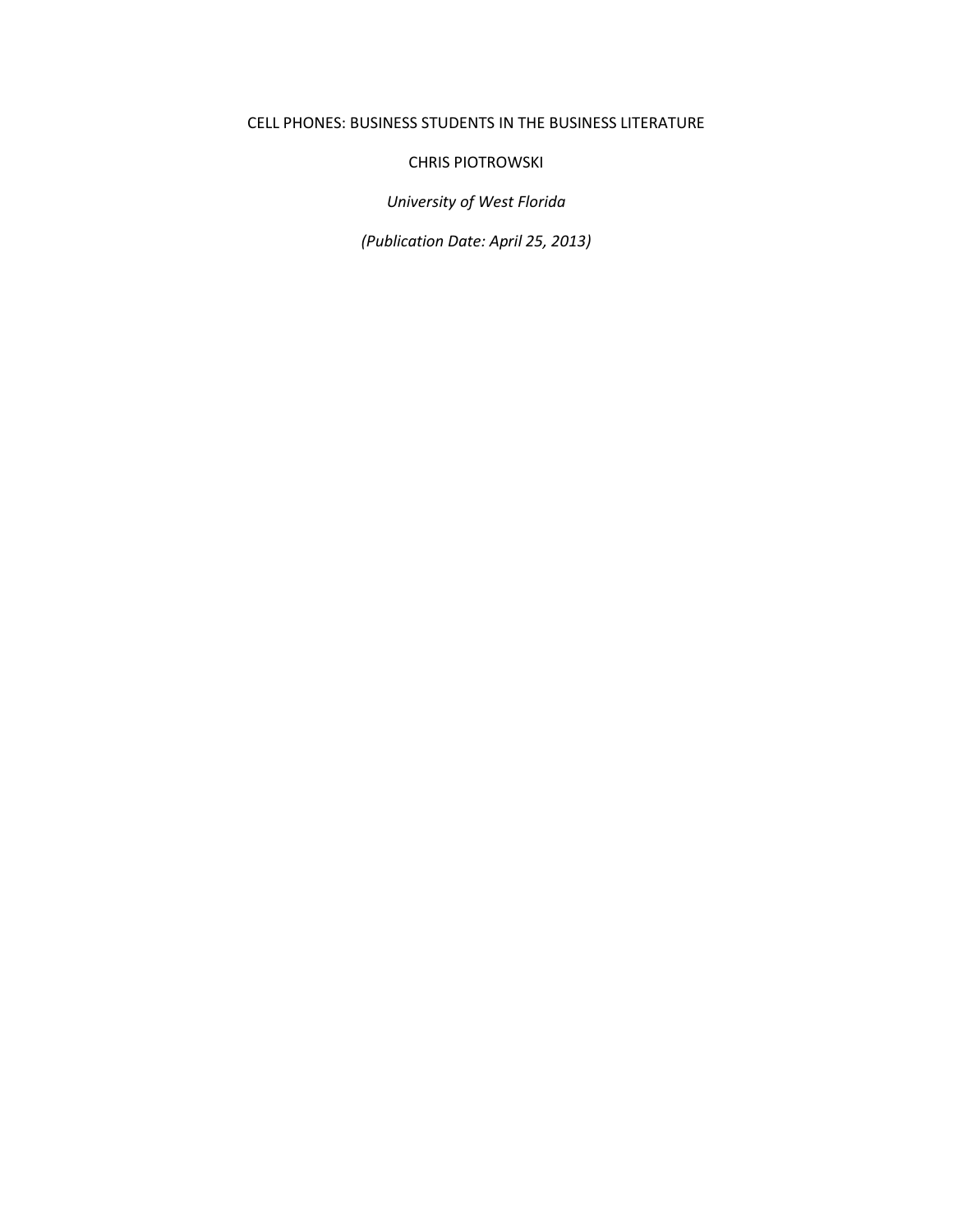#### *Cell Phones: Business Students in the Business Literature*

#### Abstract

Research on the topic of cell phones has proliferated over the past decade, particularly in scholarly publications. However, it appears that the majority of this research is concentrated in the technology, education, and social sciences disciplines. Moreover, recent reviews of the literature indicate that the scope of research on cell phones covers a vast typology (Piotrowski & Kass, 2013). In the educational arena, most investigations on academic applications of mobile communication target high school and college students. Since there is growing interest in cell phone research related to business students, it would be of interest to examine the major topical areas of research focus on the topic. To that end, the current study involved a bibliographic content analysis of the extant literature on cell phones (including mobile phones) related to business students. A keyword search of the business database *ABI/Inform* was performed in April, 2013). Of the 114 identified references on the topic of cell phones/business students, 107 were articles in scholarly publications. This subset was retained for further analysis. The authors developed a typology of specific subject areas, based on the content or focus of each article. Results were then tallied, across topical categories. In rank order, the major research areas of emphasis were: academic integrity, applications in business education, students' views on phone model upgrades, use in research data collection, marketing, and online instruction. The current analysis noted several neglected areas of research, including highly salient issues to industry such as cybercrime, company data breaches, online piracy, and identity theft. These findings highlight the discrepancy, at times evident in the literature, between popular topics in the media versus areas of emphasis in the scholarly literature. The authors urge researchers to adapt a multi-database search strategy, in order to obtain a comprehensive view of the extant research on cell phones, when conducting scholarly reviews.

## Introduction

Nearly half (46%)of all cell phones today are 'Smartphones' according to a 2012 PEW Center survey report. Recent estimates indicate that over 90% of the U.S. population has access to a cell phone (see Dula, et al., 2011). At the same time that mobile devices have captured the imagination and utilitarian benefits of the public, researchers, from both the academic and public sectors, have been conducting scholarly work on various aspects of cell phone use, design, and applications (Goggin, 2006). Moreover, issues that call attention to controversial issues or serious drawbacks on the use of cell phones have not escaped professional scrutiny; for example, their use in cyber-bullying/stalking on college campuses (Piotrowski & Lathrop, 2012; Reyns et al., 2012) and e-harassment in the workplace (Piotrowski, 2012).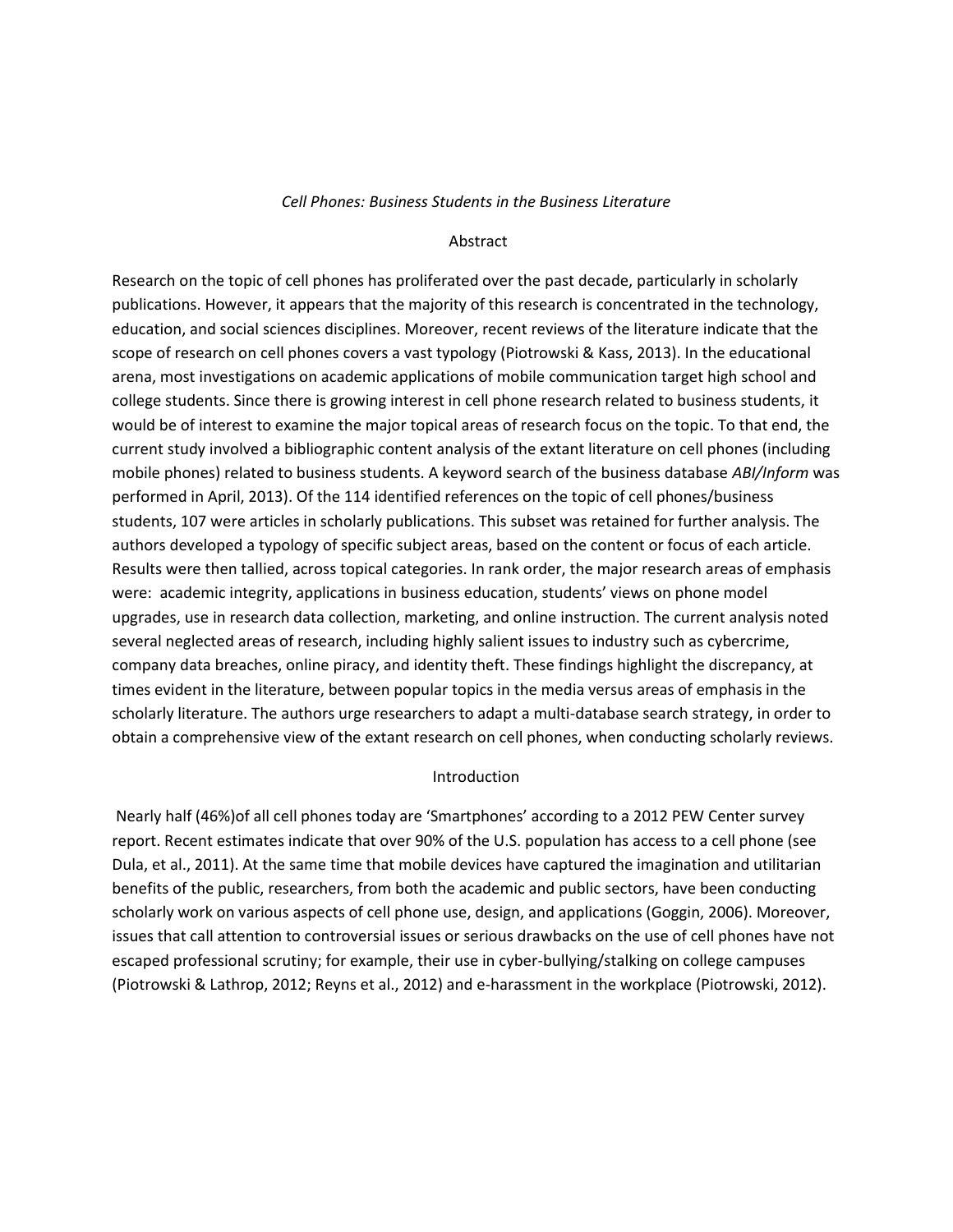## *Cellular Phones and Research in Higher Education*

With the advancement of Web 2.0 technologies, the cell phone has reached near pinnacle status as the premier mode of communication (Levinson, 2004; Robinson & Stubberud, 2012; Wei, 2001). However, there has been a recent emergence on the application of the cell phone to enhance the academic experience of students in higher education (e.g., Aviles & Eastman, 2012; Engel & Green, 2011; Maguth, 2013). Some of these pedagogic functions permit students to a) access course content and assignments (Echeverria et al., 2011), b) obtain timely feedback on academic performance (Chen & Chao, 2008), c) facilitate group discussion and interaction between students and instructors (Motiwalla, 2007), and d) adapt to interactive collaborative learning systems (e.g., Zurita & Nussbaum, 2007). However, the opinion of educational researchers on the use of mobile phones as a platform for technology-supported learning experiences has been equivocal. Using a qualitative design, Hanson et al. (2011) found that college students are distracted from time spent on coursework and studying due to the exorbitant amount of time spent on social media, including cell phone use. One major concern regarding interpersonal etiquette, is that the Millennial generation will experience difficulties in adapting to appropriate business communication expected in the workplace (Hulett, 2013). At the same time, social media has been shown to have positive potential in organizational settings and the business world (Thomas & Akdere, 2013).

Reviews of the extant literature, with regard to cell phones, have been reported in the social sciences (i.e., Piotrowski & Kass, 2013) and education (e.g.,Hopke & Marsh, 2011) . Although there has been a proliferation of academic studies on the topic of cell phones in the business and management databases, a bibliometric analysis of this literature has not been reported. Such analyses are important in that topical trends shed light on specific areas of emphasis and de-emphasis in emergent research (Miles, 2011; Piotrowski, 2012).

## Method

The present study aims to obtain an overview of the scope of research emphasis on the topic of the cell phone in business and related fields. The database *ABI/Inform* was the file selected as this database has been identified as a major bibliographic source in the field of business and management (Piotrowski, 2007).To that end, a bibliometric analysis of *ABI/Inform* was systematically performed (April 15, 2013), using a keyword search strategy for the terms *cell phones* or *mobile phones and business students*. This procedure yielded 114 reference citations to empirical studies, commentaries, books/chapters, and dissertation summaries. Only articles (n= 107) in scholarly journals were selected for further analysis. Based on the abstract of the noted reference, the authors tagged the reference with a descriptor that best represented that main topical focus of the research. A frequency tally, across the main categories, was maintained until all 107 references were scored. These scores were then tabulated for frequency counts on each descriptive category.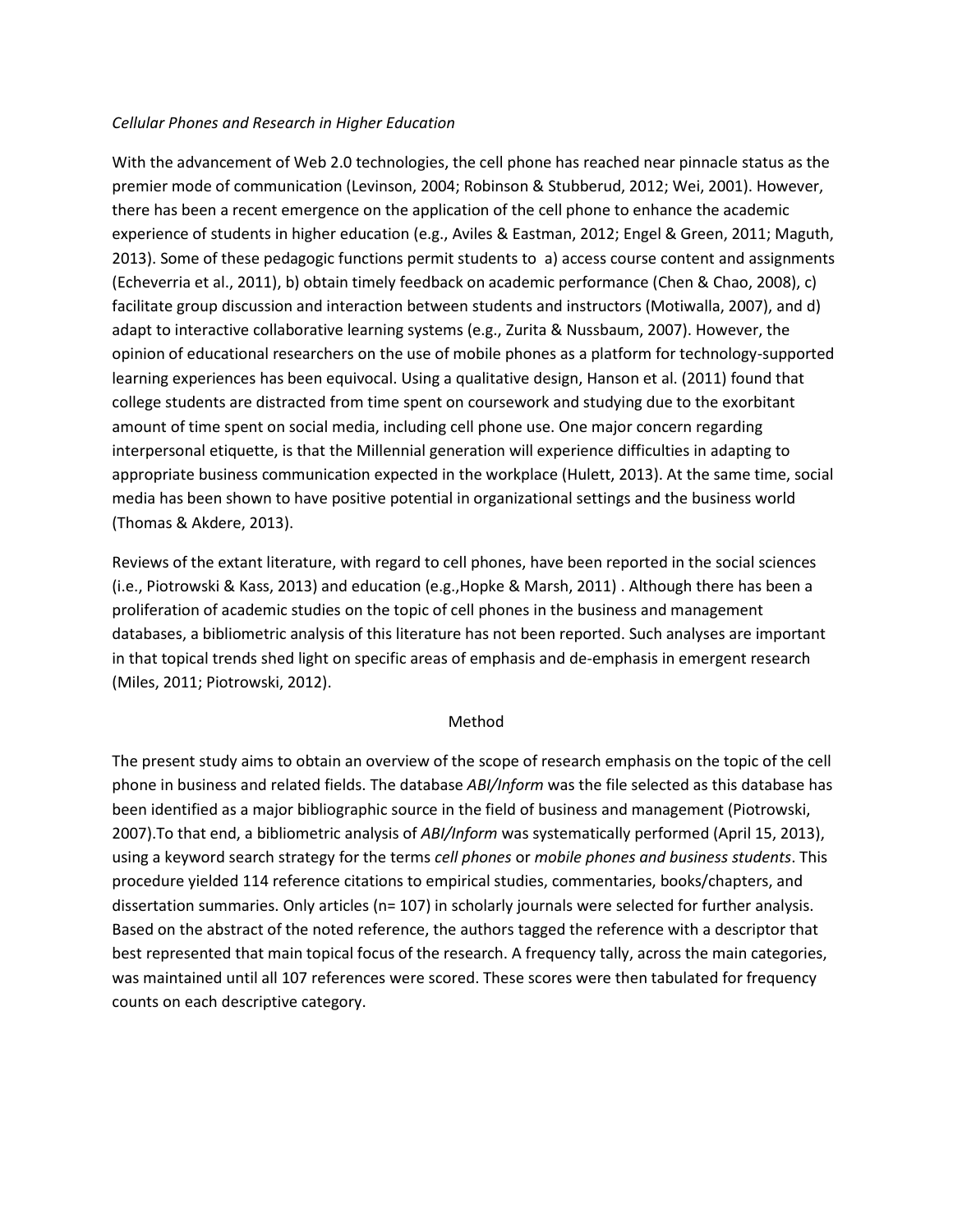## Results and Discussion

Table 1 presents the listing, in rank order, of the most researched areas regarding cell phones related to business school students. Interestingly, the area of academic integrity, usually within the context of cheating during online testing, was the topic most emphasized by researchers. Perhaps this reflects the concerns of educators on the potential of modern technology to impact the integrity of some students (see Guyette, King, & Piotrowski, 2008). Constructive use of cell phones in both teaching and learning have been suggested by some business faculty (Henderson & Chapman, 2012), and this educational application was ranked high in the current analysis. Rapid introduction of redesigned, up-garde, or competing mobile phone vendors has spurred on research on how business students view the current, emerging market in cell phone devices; this consumer 'reality' constitutes nearly 10% of the available research in the area. Moreover, it was not surprising that the advertising or marketing aspects of cell phones have garnered much research attention, as the business model for social media places an enormous amount of attention on viability issues. Furthermore, research on the mobile device interface was stressed to a moderate degree in the current analysis which supports prior research findings on the importance of the functionality and features of competing cell phone brands (see Piotrowski & Kass, 2013).

On the other hand, the current study identified several key areas that apparently are somewhat deemphasized by business school researchers. For example, privacy issues related to modern communication technologies have received much media attention yet it appears that researchers have such concerns as a low priority (see Table 1). Moreover, prior social science research on cell phones has a strong focus on social communication and relationship factors (e.g., Auter, 2007; Piotrowski & Kass, 2013); however, the current analysis did not corroborate these findings in the business literature. Interestingly, there seems to be scant interest by business researchers on the potential drawbacks of cell phone use by college-age students, such as mobile phone addiction (see Hong et al., 2012).

There are 2 topics that seem to be largely ignored in this restricted area involving business students. First, nefarious aspects of mobile phone use in cybercrimes (see Gerdes, 2013; Sugarman & Willoughby, 2013). Second, the potential employee friction, largely due to the generation 'gap', between digital 'natives' and digital 'immigrants' in the workplace (Vodanovich et al.,2010). These are highly pertinent issues in the general business literature, yet for some reason receive scant attention in investigations focused on business students.

Finally, the current study points to a cautionary note to researchers in the business-management field; that is, in order to obtain comprehensive coverage of select topics, it is both prudent and necessary to embrace a multi-database search strategy when reviewing the literature (Wu et al., 2012). Contemporary research is truly cross-disciplinary and international in scope, particularly literature on business-related topics.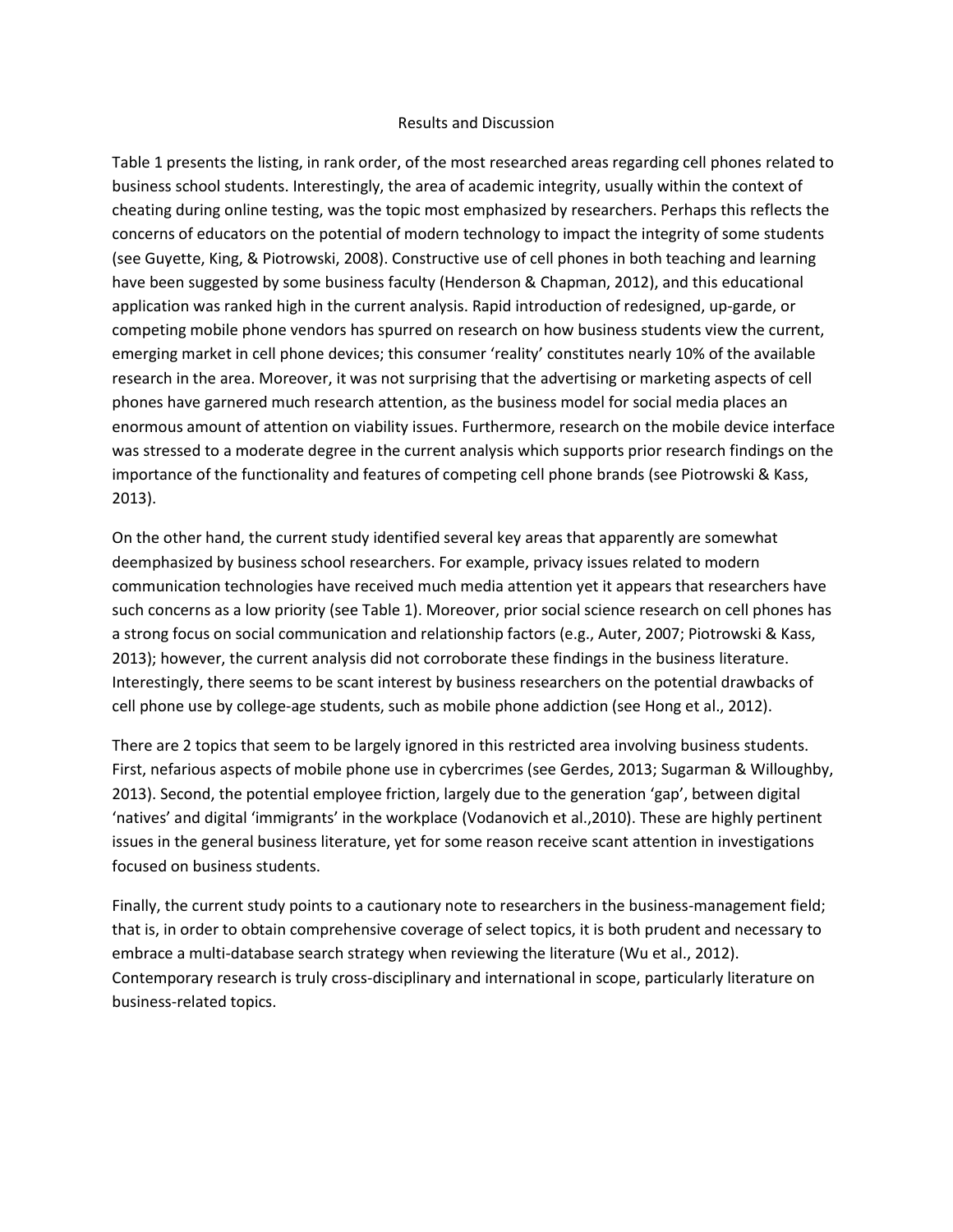| <b>Typology</b>                        | Frequency/Percent |
|----------------------------------------|-------------------|
| Academic integrity/Cheating            | 16                |
| <b>Business education applications</b> | 13                |
| Cell phone upgrade factors             | 10                |
| Use in methodology/Data collection     | 9                 |
| Marketing/Advertising                  | 9                 |
| Online instruction                     | 8                 |
| Phone design/manufacturing             | 8                 |
| Cross-cultural factors                 | 7                 |
| Interactivity-connectivity             | 5                 |
| Mode of communication preference       | 4                 |
| Privacy issues                         | 3                 |
| Social interactions                    | 3                 |
| Online shopping/banking                | 3                 |
| Security issues                        | $\overline{2}$    |
| "general" issues                       | $\overline{7}$    |
|                                        |                   |

Table 1. Rank Order of the Most Frequently Researched Areas regarding Cell Phones-Business Students

## References

Auter, P.J. (2007). Portable social groups: Willingness to communicate, interpersonal communication gratifications, and cell phone use among young adults*. International Journal of Mobile Communications*, 5, 139-156.

Aviles, M., & Eastman, J.K. (2012). Utilizing technology effectively to improve Millennials' educational performance. *Journal of International Education in Business*, 5(2), 96-113.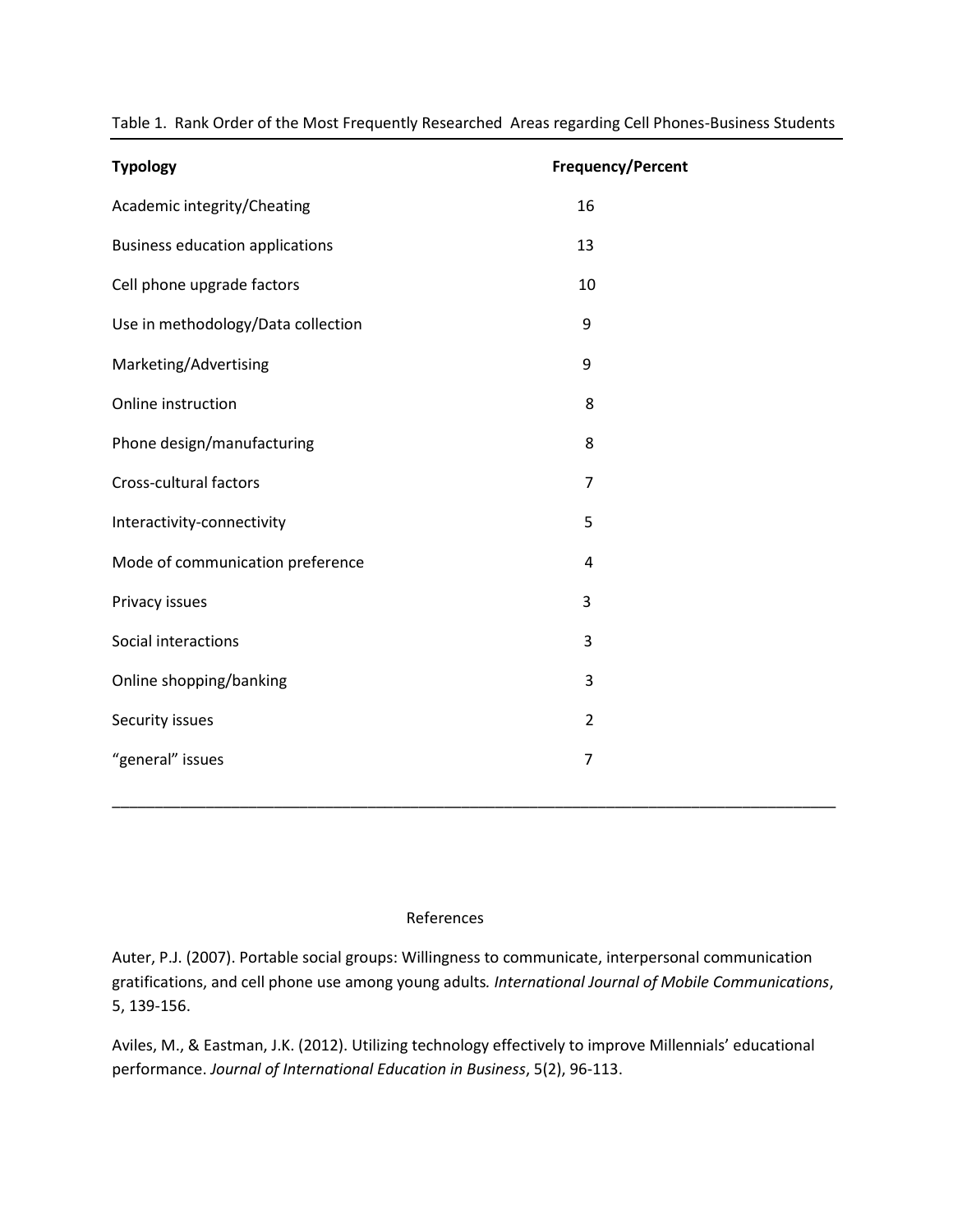Berry, P. (2009). Redesign of the undergraduate business curriculum: The way forward. *American Journal of Business Education*, 2(8), 55-63.

Chen, G.D., & Chao, P. (2008). Augmenting traditional books with context-aware learning supports from online learning communities. *Educational Technology & Society*, 11(2), 27-40.

Dula, C.S., Martin, B., Fox, R.T., & Leonard, R. (2011). Differing types of cellular phone conversation *and dangerous driving. Accident Analysis and Prevention*, 43, 187-193.

Echeverria, A., Nussbaum, M., Calderon, J.F., Bravo, C., Infante, C., & Vasquez, A. (2011). Face-to-face collaborative learning supported by mobile phones*. Interactive Learning Environments*, 19(4), 351-363.

Engel, G., & Green, T. (2011). Cell phones in the classroom: Are we dialing up disaster? *TechTrends*, 55(2), 39-45.

Gerdes, L.I. (Ed.). (2013). *Cybercrime: Opposing viewpoints*. Farmington Hills, MI: Greenhaven Press.

Goggin, G. (2006). *Cell phone culture: Mobile technology in everyday life*. New York: Routledge.

Guyette, R.W., King, C.G., & Piotrowski, C. (2008). Business faculty views of online course cheating: Evidence for a cohort effect. *Organization Development Journal*, 26(4), 25-31.

Hamill, L., & Lasen, A. (2005). *Mobile world: Past, present, and future*. New York: Springer.

Hanson, T.L., Drumheller, K., Mallard, J., McKee, C., & Schlegel, P. (2011). Cell phones, text messaging, and Facebook: Competing time demands of today's college students. *College Teaching*, 59, 23-30.

Henderson, R.G., & Chapman, B.F. (2012). Business educators' perceptions concerning mobile learning (M-Learning). *Delta Pi Epsilon Journal*, 54(1), 16-26.

Hong, F., Chiu, S., & Huang, D. (2012). A model of the relationship between psychological characteristics, mobile phone addiction and use of mobile phones by Taiwanese university female students. *Computers in Human Behavior*, 28, 2152-2159.

Hopke, K., & Marsh, P. (2011). Student cell phone use in college classrooms. *Psychology and Education*, 48(1-2), 47-58.

Hulett, D. (2013). Too connected to care: A society lost in cyberspace. *Psychology and Education*, 50(1- 2), 46-50.

Levinson, P. (2004). *Cellphone: The story of the world's most mobile medium & how it has transformed everything*! New York: Palgrave Macmillan.

Maguth, B.M. (2013). The educative potential of cell phones in the social studies classroom. *Social Studies*, 104(2), 87-91.